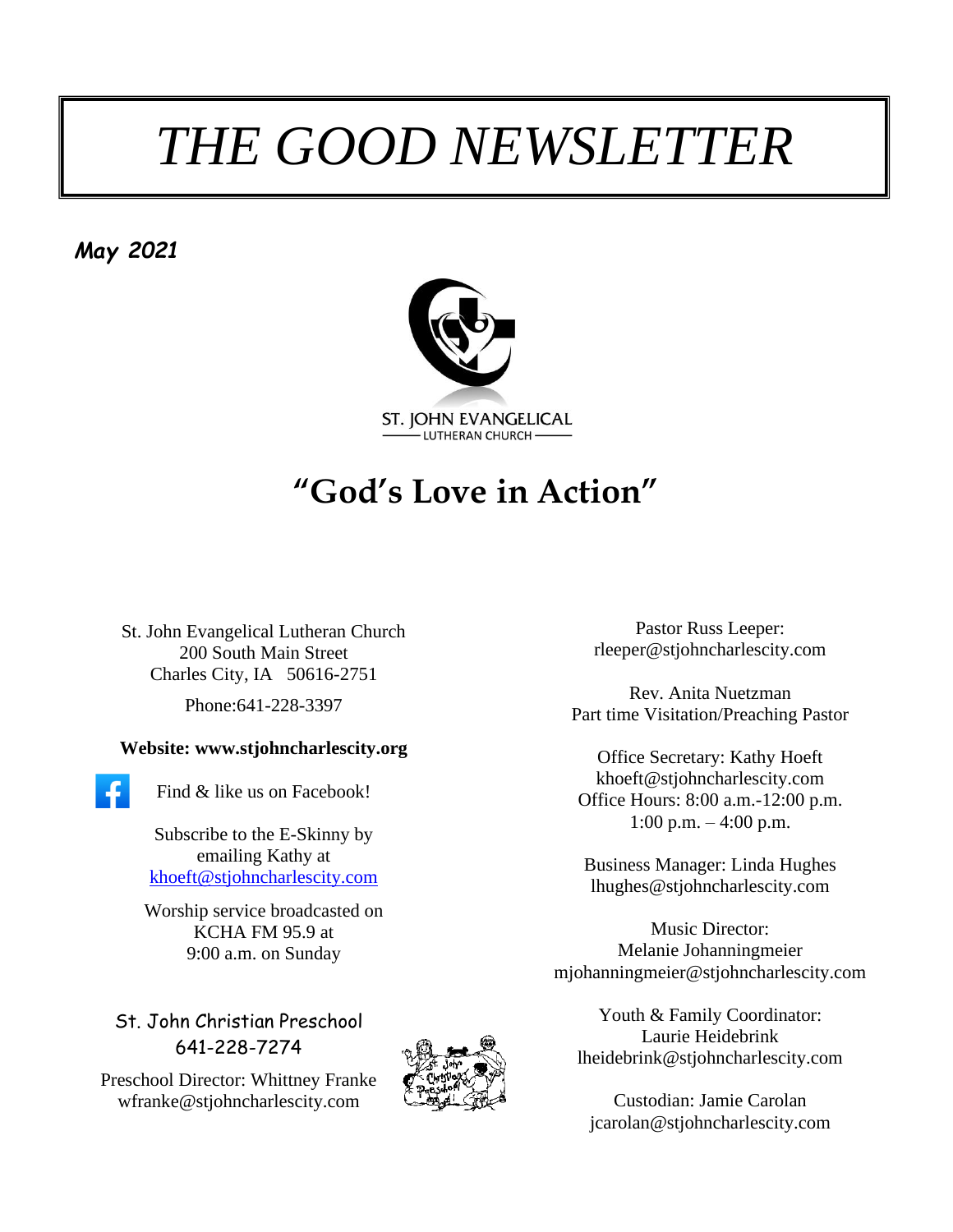### *Pastor Anita Nuetzman :*

#### *Dear Friends in Christ*,

Does anyone remember making May baskets? Maybe you still do!

Until we moved back to Iowa from North Carolina in 1996, I'd forgotten all about it. So, I was caught totally by surprise when these little handmade creations filled with popcorn and candy suddenly began showing up at our door. The neighborhood children took great delight in ringing our doorbell and escaping unseen. But then, I remembered how we used to give them out when I was a kid. Some were plain; just a paper cup

with a pipe cleaner handle. Others were more elaborate.

One year, my mom and I even crafted a squadron of tiny airplanes out of Life Savers, sticks of gum, and Tootsie Rolls.



How can such a simple gesture produce so much joy for both the giver and the receiver? Maybe it's because God's love is like those May baskets in some ways. We give it away, even though we're getting the same thing in return from one another, without keeping score.

The best part of the May baskets tradition was that it wasn't based on

reciprocity, like so many other things are in our society, where we expect to get something in return for what we give. We didn't keep a list of who we got baskets from because we didn't know! So, it was never about who deserved to receive one; we just gave as many away as we could make!

Sometimes, I think we can get way too caught up in worrying about whether other people are worthy of receiving grace and love, in whatever form that takes. But, if we remember that we have received the very same grace and love from God, independent of our doing anything to deserve it, we are freed to experience so much more joy, both in giving and receiving.

#### *For by grace you have been saved through faith, and this is not your own doing; it is the gift of God— Ephesians 2:8 (NRSV)*

Thanks be to God! Happy May to all! Pastor Anita



[This Photo](http://flickr.com/photos/editor/6985487136) by Unknown Author is licensed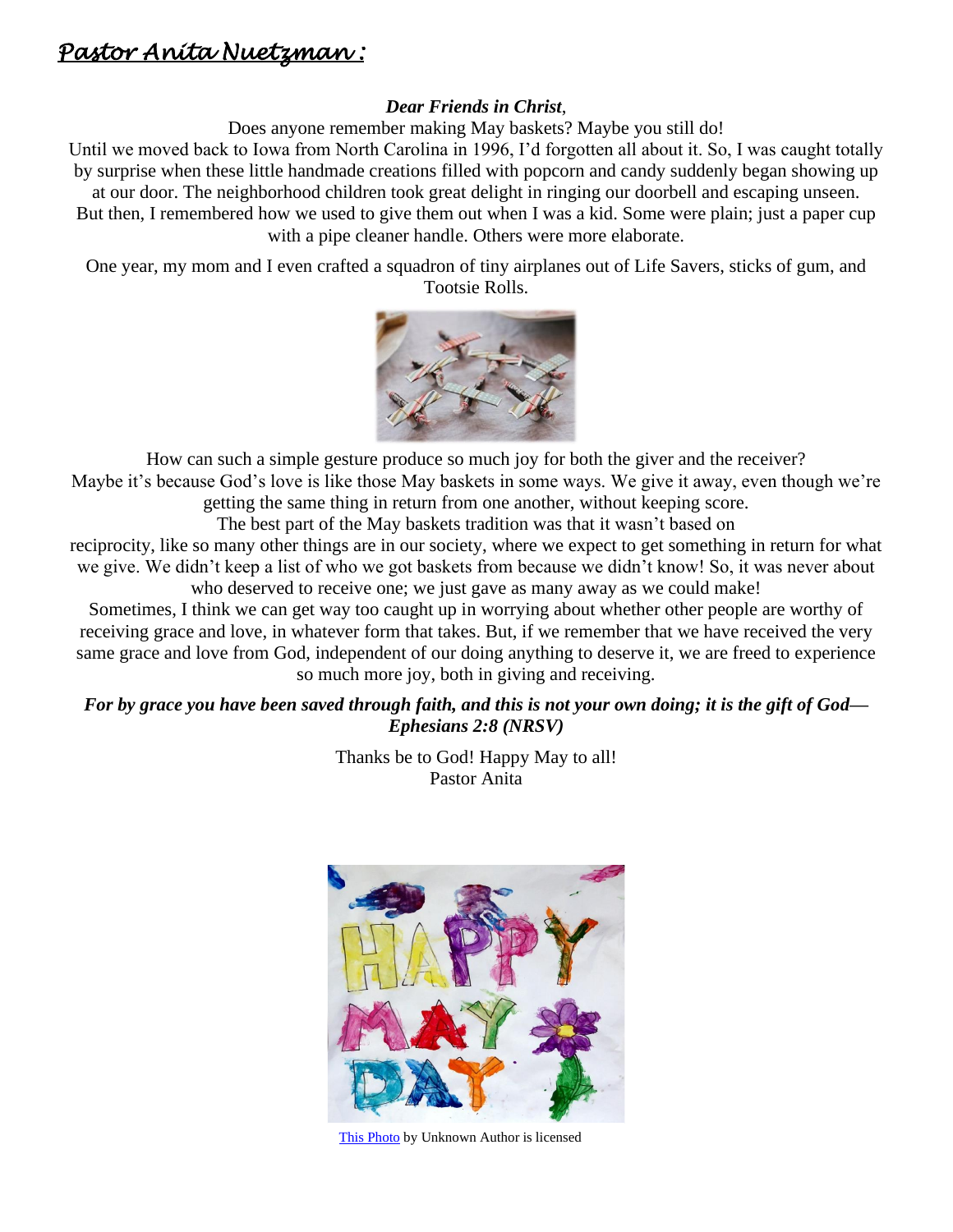#### **HAPPENINGS…**

#### **In Person Worship…**

St. John's in-person worship & communion on Sundays is at 9:00 a.m.

Reservations will NOT be required. Masks & social distancing will be required.

Come worship together and even *SING* **a hymn or two!**



#### **"Drive Through Communion"**

**On May 2nd between 10:00 a.m. & 11:30 a.m.** we will have "Drive Through Communion. We will ask that you enter the parking lot at the top. You will proceed down to the canopy where you will be handed a disposable communion cup with wafer. Next you will proceed to the pastor to partake of communion. Gluten free cups will be available.



#### **Spring Cleanup Day!**

Come join the Building & Grounds board on May  $1<sup>st</sup>$  from 9:00 a.m. – 12:00 p.m.! We plan to clean up leaves, sticks, and debris from the landscaping as well as remove the debris left over from the snow piles at the top of the parking lot. So grab your rakes/shovels & spruce up St. John for Spring!

#### **Compassion Fund**

Like a lot of things, the Compassion Fund was temporarily suspended because of Covid-19. It now appears safe enough to resume this ministry. With this thought in mind, we are going to reactivate this program on Tuesday, June 1, 2021.

Would you be interested in being part of this team? Time commitment is only an hour for each day the Compassion Fund is open, and we schedule things according to individual schedules. The more who are willing to help, the more flexibility we have!

**St. John Sesquicentennial 2022**. The church we know today as St. John started forming 150 years ago. If you would like to be on a committee and help plan and organize activities for the St. John sesquicentennial, please contact the church office.

**Altar Flower & Radio Sign-up:** If you would like to sign up to sponsor the Altar flowers &/or the radio broadcast contact Kathy in the office at 641-228-3397! We will continue to have flowers as they are on the online service  $\&$  the radio broadcast reaches many of our at home congregation!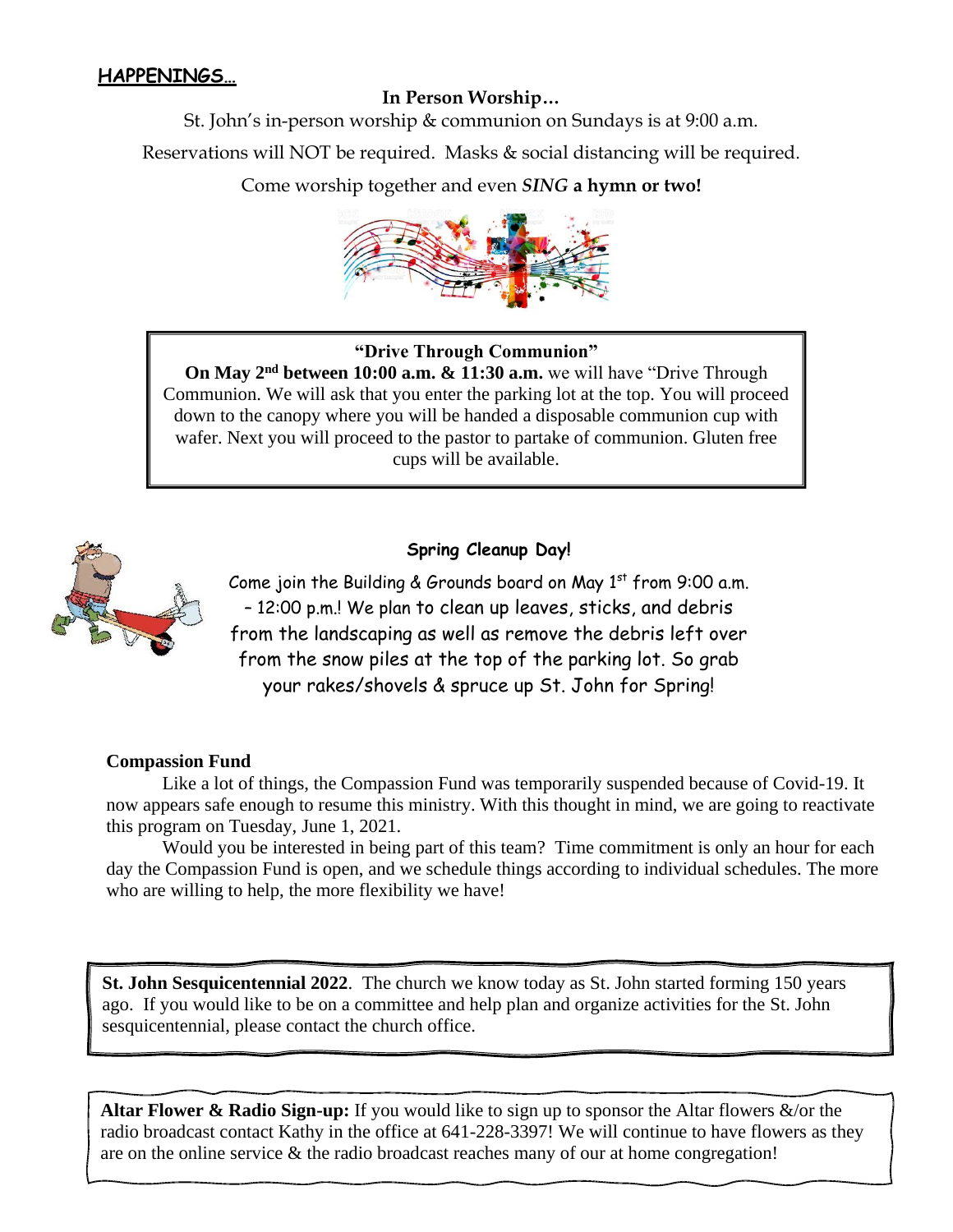## *People's Page…*

#### *May birthdays of our members who are 80 & older!*

- 5/11 Marilyn Obermeier
- 5/16 Marilyn Scholle
- 5/22 Alvin Davidson
- 5/22 Edna Stott
- 5/26 Marjorie Gardner
- 5/26 Sandra Link
- 5/29 Herbert Hinz
- 5/31 Jerry Meader
- 5/31 Margaret Schultz



#### *May anniversaries of our members who have been married 50 or more years!*

May 3, 1958 Leon & Shirley Hall May 17, 1969 Sherman & Diane Loudermilk May 28, 1960 Cal & Joyce Wood

#### *Celebrating Baptisms…*

*Asher Gregory McDonald, April 18, 2021 Orlando Scott Schmidt, April 25, 2021*



*Camryn Jill Connell Cory James Marth Josiah Glenn Hervert Danielle Taylor Reetz Justin Harvey Heyer Brianna Lee Ross Cameron James Kakac Sydney Marie Ross Kayla RaeAnn Kellogg Mandi June Sande*

*RoseMarie Lou Baldus Joshua Michael Laue Ryan Delton Hallett Madisyn Nicole Millermon*

*Jeremiah 29:11 "For I know the plans I have for you, declares the Lord, plans to prosper you and not to harm you, plans to give you hope and a future." (NIV)*

**CONGRATULATIONS CLASS OF 2021**

#### **Our Generosity in March**

Your offerings to St. John were shared beyond our walls in March in the following ways:

8% of our regular March offering (\$2437.41) went to support the mission of the larger church. 2% of our total offering goes to support our community needs. In March (\$756.87) was given to

"Project Rise" a food assistance program for High School students.

The First Quarter 8% of the Thank Offering (\$2128.35) was designated to the following: \$1064.17 to the Messiah Food Pantry and \$1064.17 to the Floyd County Rent Assistance Program that is being organized by Todd Pritchard.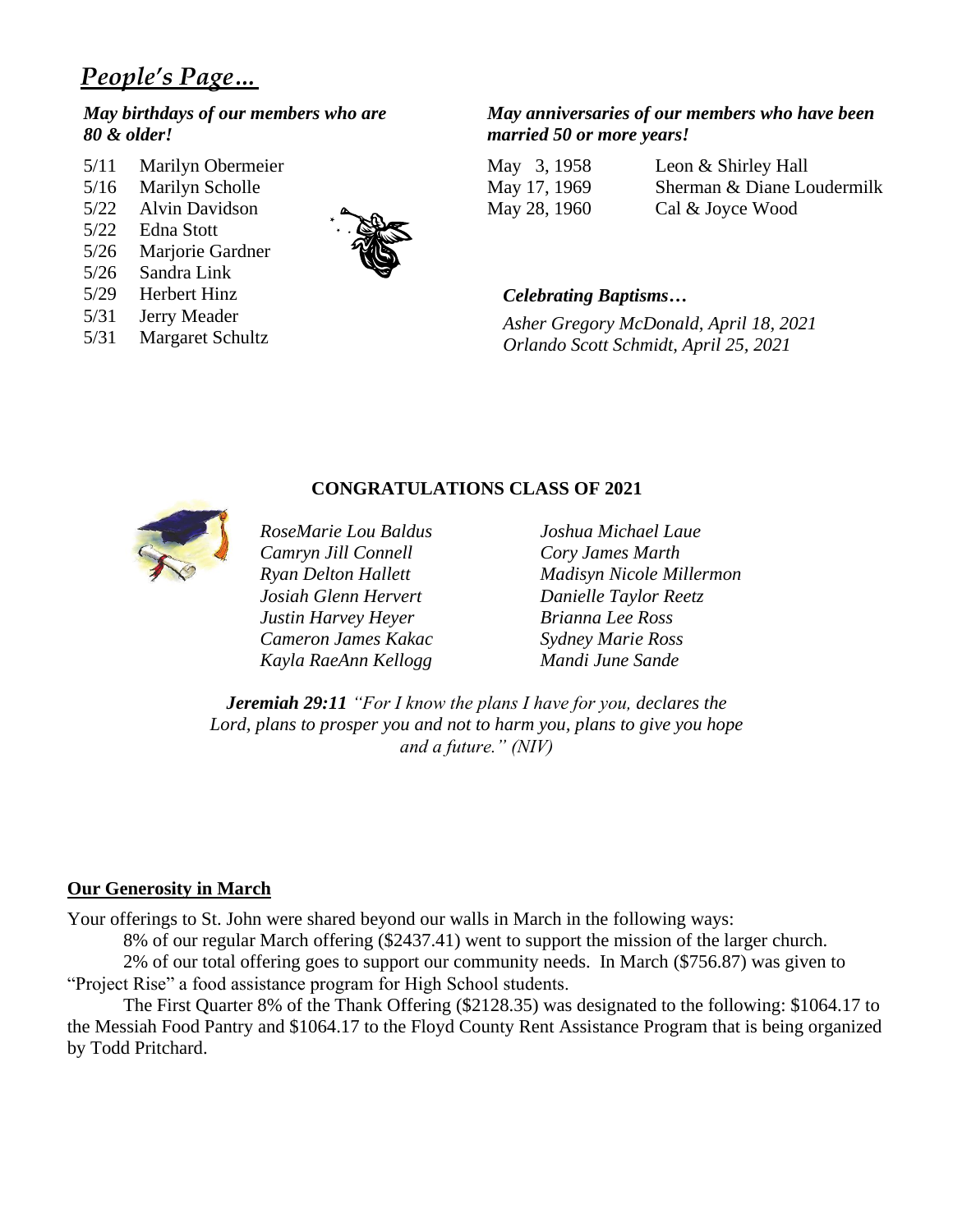# **Youth & Families…**

*"Jesus said, 'Let the little children come to me, and do not stop them, for it is to such as these that the kingdom of heaven belongs.' And he laid his hands on them and blessed them." Matthew 19:14-15 Blessings,*

*Laurie Heidebrink*

#### **GRADUATION SUNDAY**

Sunday, May 30, we will be celebrating with the St. John students who will be graduating this year.

#### **YOUTH NEWS**

The Youth Board is working on plans for some local service project days this summer for youth. Be watching for details!

#### **PARISH EDUCATION**

On **Sunday, May 23**, right after worship, the Parish Education board is hosting a **Sunday Fun-day!** We all miss the fellowship that being together during Sunday School brings, so we want to offer families a chance to get together to play some games, have some fun, and enjoy themselves on this Sunday morning at the church. There will be a variety of games in the parking lot for families to participate in from **10am-11am.** Please join us!

(And we'll be drawing a racetrack in the blue lot, so feel free to bring your RC, remote control, car if you have one!)

The last day of online Sunday School was Sunday, April 25<sup>th</sup>. The Parish Education board would like to thank all the parents who helped their children participate in online Sunday School classes.

#### **VBS**

#### SAVE THE DATES: **July 26-29** will be **Vacation Bible School!**

- Registration will be online. Details on that will be coming in the near future.
- VBS is open to kids in Preschool- $5<sup>th</sup>$  grades.
- Our theme this year is **"Rocky Railway – Jesus' Power Pulls Us Through."**
- If you are interested in volunteering at VBS, please contact Laurie.

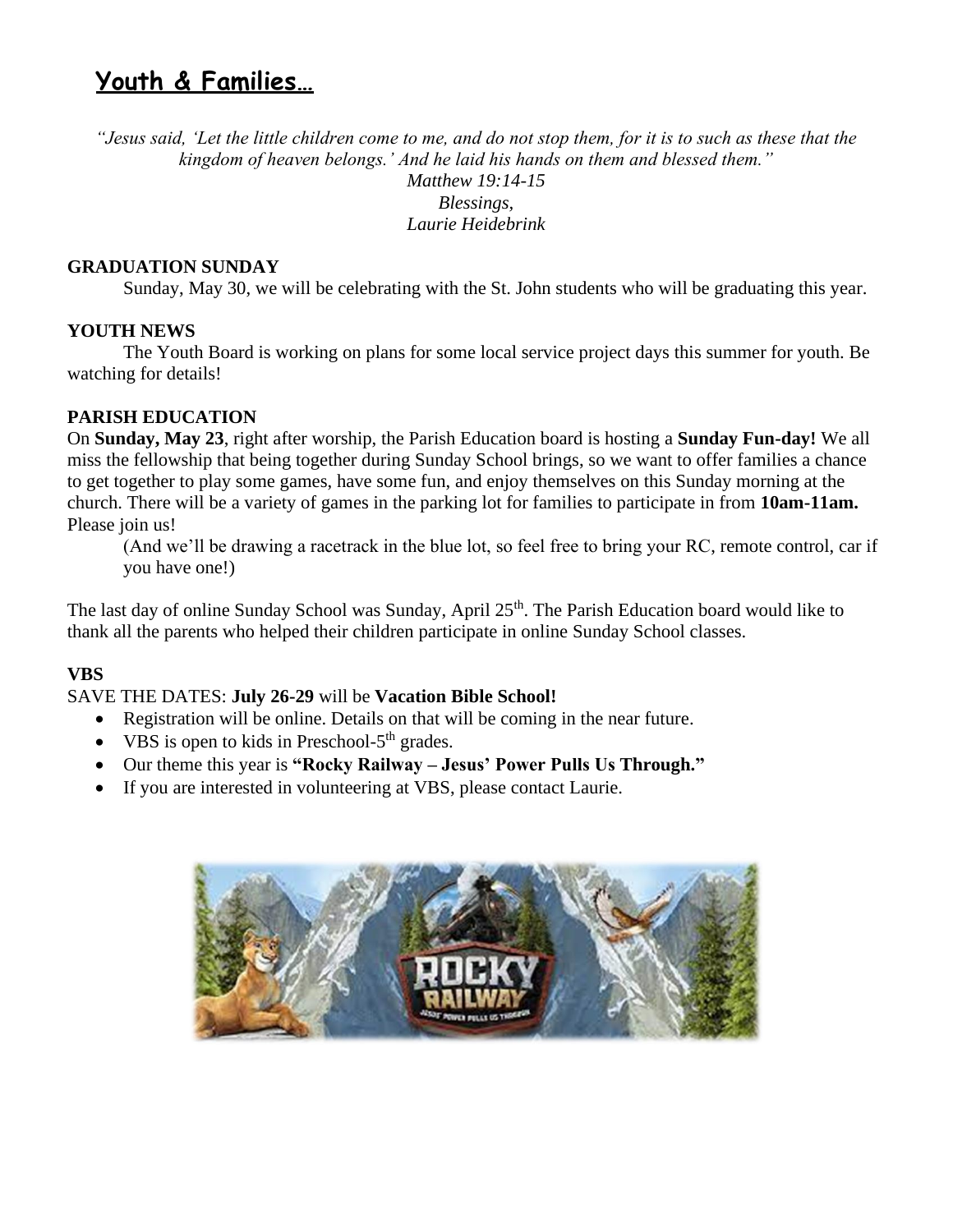# *St. John Christian Preschool…*

How quickly time can fly by!?! We have already made it through another great year at St. John Christian Preschool. Friday, May 7<sup>th</sup> will be our



last day of the 2020-2021 school year. We are hoping to be blessed by some nice weather so that we can spend our last days of school outside enjoying God's beautiful world! As sad as it is to see our older friends go off to Kindergarten, we know that they will be given a whole new and exciting learning experience.

Our preschool friends ended their school year with a number of fun activities. All of our friends had a visit from the Police Department. We had the opportunity listen to the Officer Ollendick and we even got to see the inside of his police car! In addition, each class was able to make a special trip to the library. It is always fun to explore our town with our friends.

On our last day, we will be taking our younger friends to Andres Park for a day of fun. It is always remarkable to see how much fun little ones can have with nothing more than a large area of grass. From sidewalk chalk to kicking balls, we will have a great day. Our older friends are hoping to end the year with a field trip to Lion's Field Park. This is always a fun and exciting part of the year because EVERYBODY gets to ride the all-famous TAXI! ☺ We'll have to see what the weather holds!

We have, also, started to work on beginning plans for the 2021-2022 school year. We have been blessed with a great start to our registration and currently have openings in both of our 3/4-year-old classes and 4/5-year-old classes but are filling up. If you know someone who is interested in attending, please encourage them to call us at

228-7274. We thank God that our ministry dedicated to providing a loving, Christian, educational environment for little ones is still going strong and we thank you for helping us spread the word!

We would, also, like to thank all of you who purchased from our All-School Scratch Cupcake Fundraiser!! We appreciate all of your continued support for our program!

Lastly, we would like to let everyone know of a Retirement Card Shower we are throwing for our Foster Grandparent Evelyn Schmidt. Grandma Evelyn served SJCP as a Foster Grandparent for 30 years before her retirement in November 2020. Please shower her with retirement cards! She would love to hear from current and former students! Please send her a card to:

> Evelyn Schmidt 39 Cedar Terrace South Charles City, IA 50616.

Have a great summer and THANK YOU for all that you do!

With HIS love, Whittney Franke